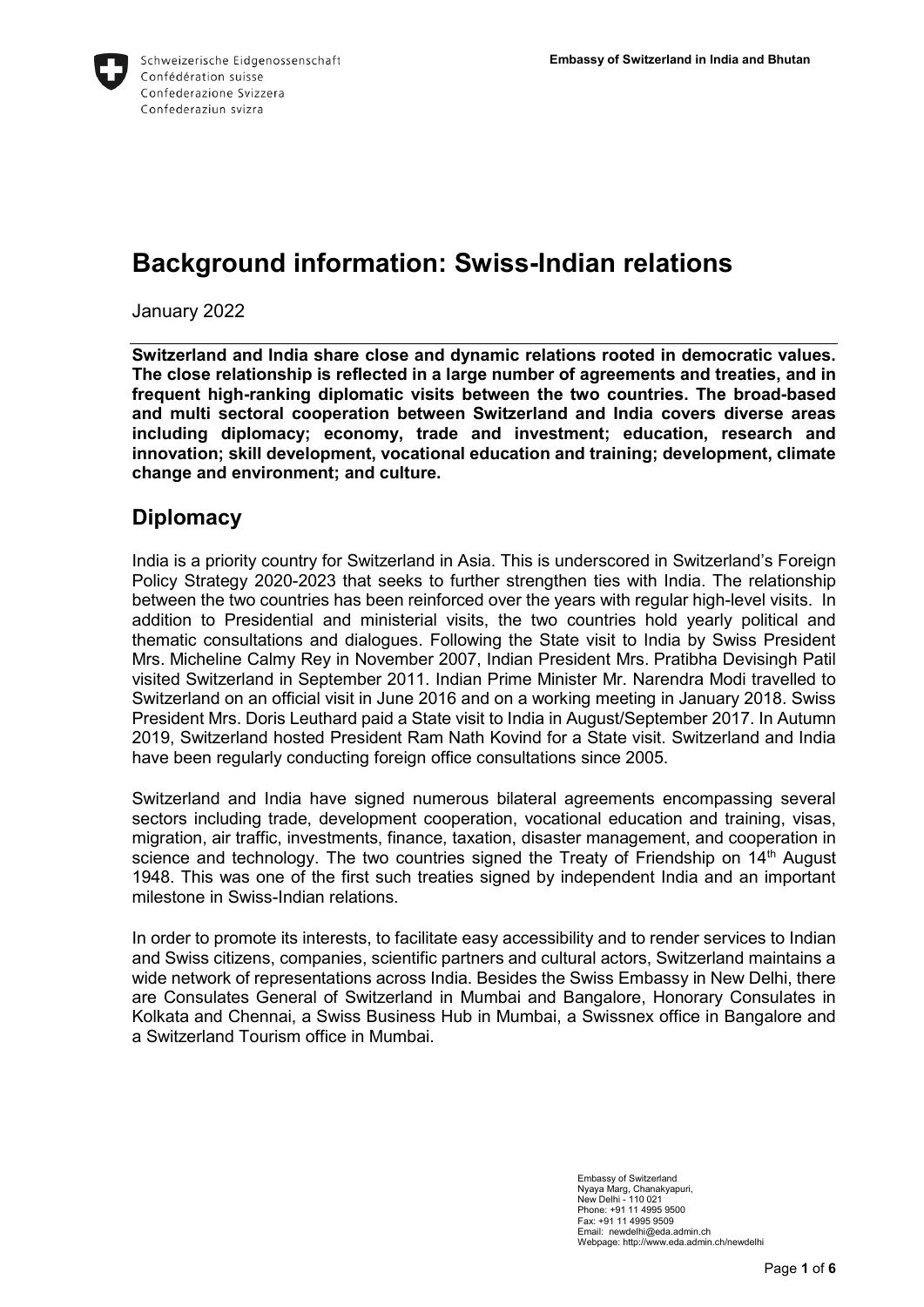## **Economy**

India is a country of high importance for Swiss foreign economic policy and is one of Switzerland's key trading partners in Asia.

Switzerland is the 12th largest investor in India. As per the figures from the Indian Ministry of Commerce and Industry, Swiss companies have made investments worth CHF 9'147 million approximately in India between April 2000 and June 2021. They have created over 135'200 jobs in India so far. With 316 subsidiaries, joint ventures, branches or liaison offices, the number of Swiss companies active in India has increased over the years.

The companies have successfully taken advantage of business opportunities to grow within the Indian market environment. Numerous Swiss companies have established new manufacturing plants in order to mitigate the consequences of the strong Swiss franc and high import duties in the value conscious Indian market. A major portion of Swiss investments in India since the 1950s has been in machine, electrical engineering and metals (MEM), as well as precision industry, pharmaceuticals, banking, financial services and insurance (BFSI), construction, and fast moving consumer goods (FMCG).

According to Swiss foreign trade statistics and foreign trade performance analysis (FTPA) of the Indian Ministry of Commerce and Industry, Swiss exports to India amounted to CHF 1.8 billion (7.9%) in 2020-21. In the same period, Swiss imports from India amounted to CHF 1.2 billion (5.1%). The import of gold amounting to USD 1.6 billion stands out and continues to dominate the imports of India from Switzerland. Among major items of import from India to Switzerland are basic chemical products, textiles and clothing as well as precious stones, precious metals and jewellery. In 2020, the decline in trade was mainly due to the pandemic and disruptions in the supply-chain management which is now gradually improving.

The Indian service sector too is growing in importance for the Swiss economy, particularly in the areas of life sciences as well as new age-technologies such as artificial intelligence, robotics, blockchain and spacetech. Tourism plays an important role in trade in services between Switzerland and India. Switzerland remains one of the most popular destinations for Indian tourists. In the last decade, the number of Indian tourists in Switzerland has increased 145.7%. An important growth was measured especially between 2015 and 2019 (+ 33.9%). However, the Covid-19 pandemic has adversely impacted the tourism sector in 2020 as well as in the first half of 2021 (because of the inability to travel to Switzerland).

Several well-established intergovernmental dialogues exist between the two countries. The Joint Economic Commission meets regularly to discuss economic issues of mutual interest. Its 18th session took place virtually on September 9, 2021. In addition, a Financial Dialogue between the Swiss State Secretariat for International Financial Matters and the Indian Ministry of Finance was initiated in 2012 and since then the officials from both sides have met on a number of occasions. The fourth round of the Financial Dialogue between the two countries was held virtually in May 2021. The fifth round of the financial dialogue is planned for Q1 of the year 2022.

With regard to a Free Trade Agreement - Trade and Economic Partnership Agreement (TEPA) - the negotiations between EFTA member states and India were reactivated in 2016. The 17th round of India-EFTA negotiations took place in September 2017 in New Delhi. Talks are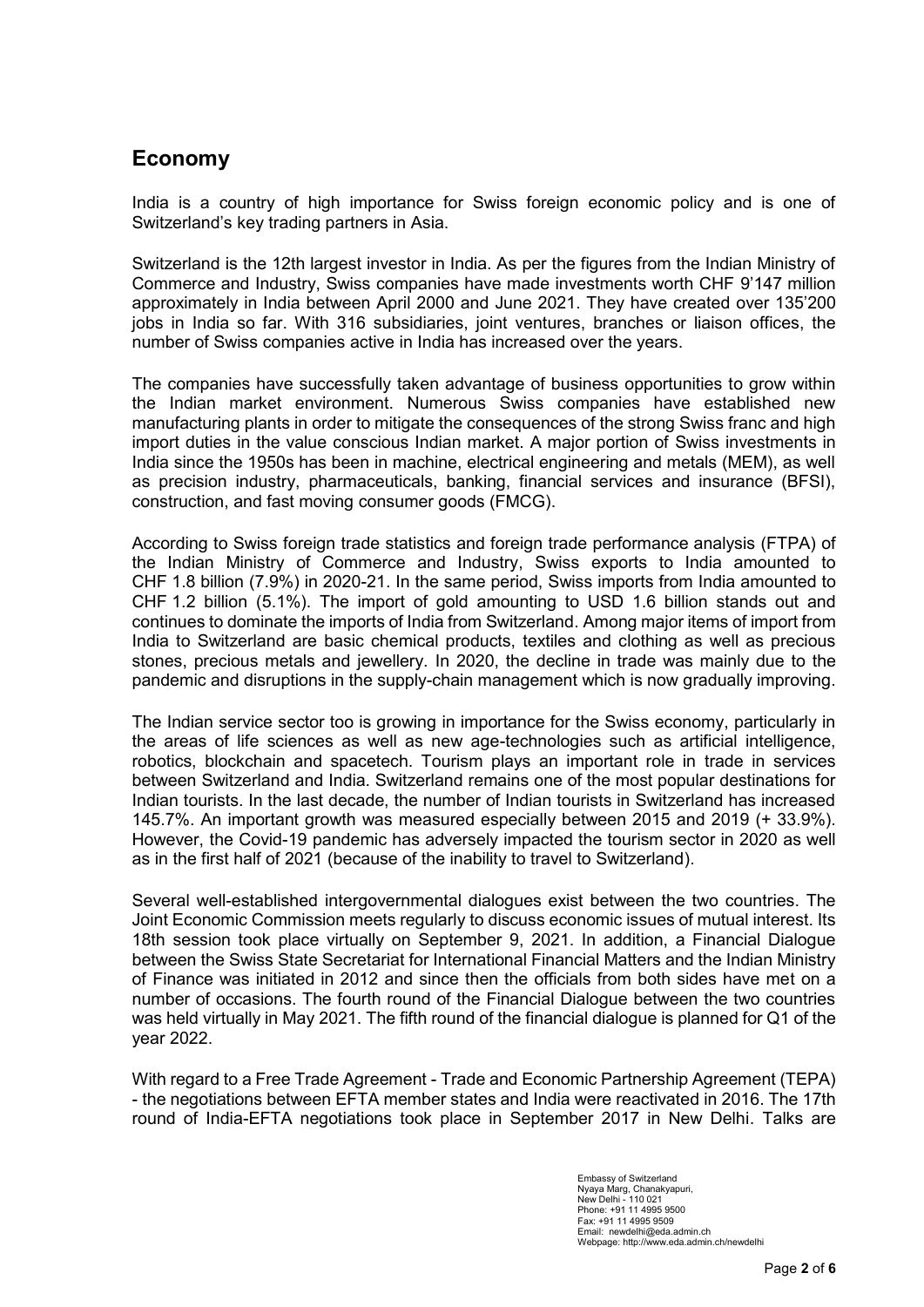currently ongoing at the technical level to prepare for the next round of negotiations. Further, negotiations between Switzerland and India on a Bilateral Investment Treaty (BIT) are ongoing.

In December 2017, Switzerland and India signed a mutual agreement related to the introduction of the Automatic Exchange of Information (AEOI) in tax matters, on a reciprocal basis. It is implemented as of 1st January 2018, with a first exchange of data exchanged in autumn 2019. The signing of the Mutual Agreement with India confirms Switzerland's international commitment to implementing the AEOI standard, and that it is moving forward to strengthen its network of AEOI partner states.

According to the Indian Ministry of Finance, Switzerland is the 7th largest recipient of Indian direct investment, amounting to USD 1.42 billion over the last three years. Currently, 120 Indian companies are present in Switzerland. From April 1 to June 30, 2021, Switzerland received USD 2.42 million in investments from India. The majority of these companies are in the "Information & Communications Technology and Software" and "Life Sciences" sectors.

#### **Trade and investment**

The Swiss Business Hub India (SBHI) represents Switzerland Global Enterprise, the official export and investment promotion agency of the Swiss government, mandated by the State Secretariat for Economic Affairs. Set up in 2001, the SBHI is located at the Consulate General of Switzerland in Mumbai and the Embassy of Switzerland in New Delhi.

The Export Promotion team of the SBHI has been supporting over 150 Swiss companies, both new and those with an existing presence in India, on a yearly basis. With an experienced team of in-house consultants and its network of specialized experts, the SBHI provides services such as overview of industry sectors, business partner search, market entry information, and virtual interactions with relevant stakeholders. Most of these services are free, and some specially tailor-made ones are offered on a mandate basis. The SBHI regularly identifies business opportunities in India and carries out physical as well as virtual activities to present these to Swiss companies.

Further, the Investment Promotion team of the SBHI promotes Switzerland as a competitive business location and facilitates investments of Indian companies by providing free advisory services to potential Indian investors. Collaborating closely with cantonal and regional economic development agencies, the SBHI assesses projects, and connects prospective investors with relevant stakeholders and experts in Switzerland. Focused events and meetings are organized to attract Indian investors.

Link: [www.s-ge.com](http://www.s-ge.com/)

## **Education, research and innovation**

In 2003, Switzerland and India signed an agreement for scientific and technological cooperation. A MoU on cooperation in the social sciences was signed in 2012. So far Switzerland has invested circa CHF 19 million in this cooperation, which has been matched by the Indian Government. Projects on translational medical research, medical technology, blue sky research in biotechnology, renewable energy research, systems medicine, as well as in the social sciences have been supported. Calls for proposals in climate research and in the social sciences have also been announced in 2021. Since 2017, the Zürcher Hochschule für Angewandte Wissenschaften (ZHAW; Zurich University of Applied Sciences) is Leading House for South Asia in Switzerland. Mandated by the Swiss State Secretariat for Education, Research and Innovation (SERI), the ZHAW promotes and fosters scientific cooperation with key institutions in India until the year 2024.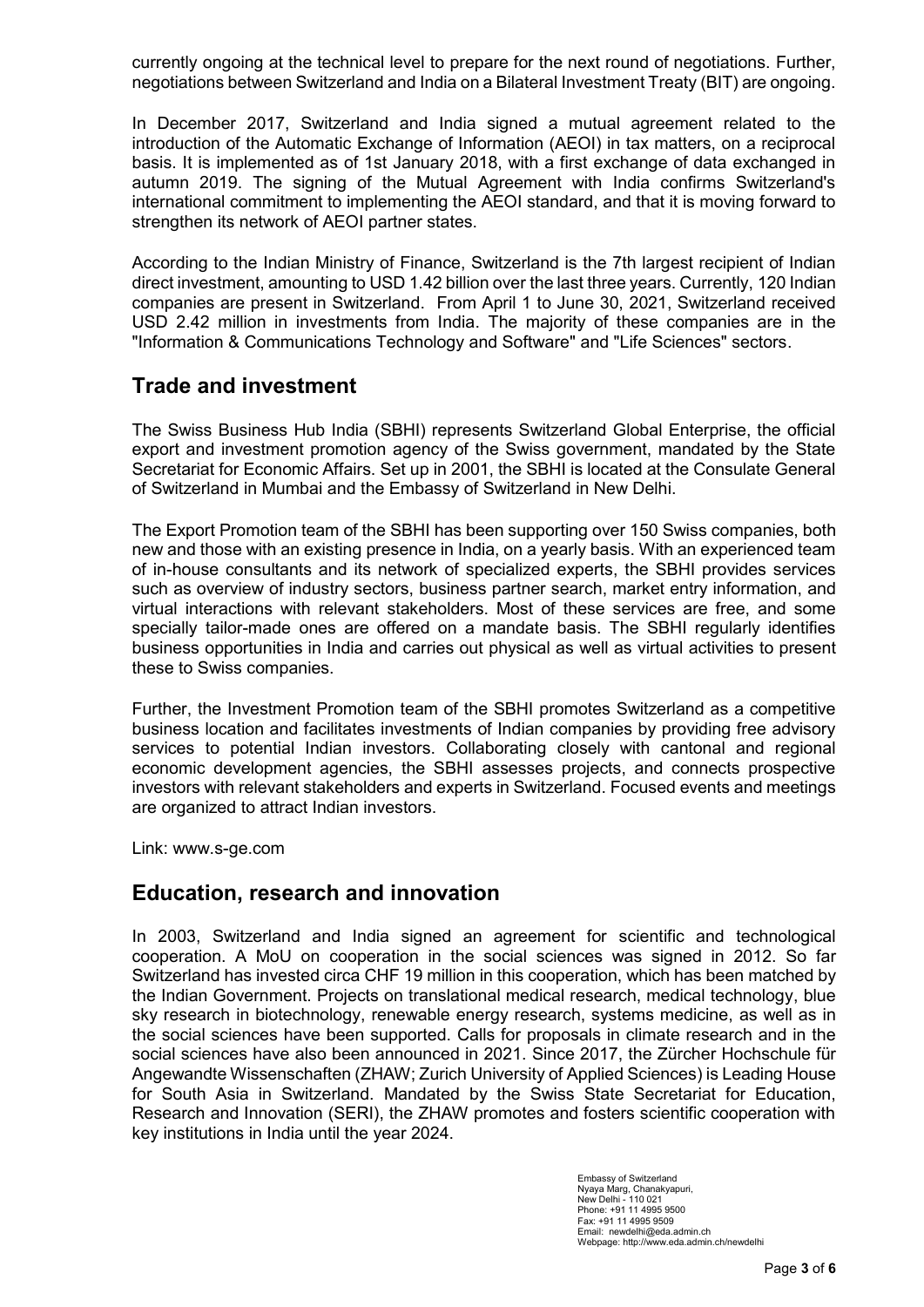Swissnex in India was established in Bangalore in 2010. It facilitates collaborations between Swiss and Indian institutions of higher education and research and acts as an information hub on developments in the education, research and innovation landscape in India and Switzerland.

Swissnex India is the 'go-to' partner for cooperation with Switzerland in the areas of Academic Relations and Education (building academic collaborations between Swiss and Indian universities); Innovation and Entrepreneurship (bringing Swiss entrepreneurship and innovation to India) and Corporate Innovation (finding open innovation solutions tailored to the needs of its corporate partners). The focus areas for Swissnex in India include renewable energy, sustainability, data sciences, lifesciences and healthtech and science for society. Since 2013, Swissnex in India has coached and facilitated over 500 deep science and hi-tech Swiss startups and researchers to validate and enter the Indian market, of which 50 startups are conducting business with India. These Swiss startups are from artificial intelligence/machine learning, fintech, medtech, material sciences, robotics and similar hi-tech domains.

Further, Swissnex in India conducts the 'Academia Industry Training Camp', co-funded by both Switzerland and India, where top 10 Indian and Swiss applied scientists respectively, are selected and coached in the market application of their research project. Eight camps with 152 participants (74 Swiss and 78 Indian) have taken place. In the first seven camps about 63%of the participants (57% Swiss and 73% Indian) have successfully commercialized their research work (the eighth camp is taking place in November and December 2021).

India is a priority country for the Swiss Government Excellence Scholarships. 165 scholarships have been awarded to applicants from India to pursue post graduate research in Switzerland in the past 10 years.

Switzerland is becoming an important destination for Indian students seeking higher education abroad. The number of Indian students registered in the Swiss public university system has grown from 268 in 2005 to 1243 in 2020. In addition, it is estimated that there are currently about 400 Indian students studying management and courses related to the hospitality industry.

#### **Skill development, vocational education and training**

The Swiss Vocational Education and Training Initiative India (SVETII), launched on the occasion of the 60<sup>th</sup> Anniversary of the Indo-Swiss Friendship Treaty in 2008, and a successor project, the Quality Assurance Project India, reflected a specific demand of companies in India for qualified workers as well as Switzerland's interest in positioning its vocational education and training (VET) system internationally. Considered a success, the pilot project has by now been implemented by a dozen Swiss and Indian companies, in the states of Karnataka, Maharashtra, Gujarat, Haryana and Tamil Nadu.

In June 2016, Switzerland and India signed a MoU on cooperation in the area of skill development and vocational and professional education and training. While the MoU is no longer in force, contact is maintained with relevant stakeholders, both in Switzerland and in India. Inaugurated in April 2016, the Bharatiya Skills Development University in Jaipur, an initiative of the Switzerland based Rajendra & Ursula Joshi Foundation, offers various courses based on the Swiss dual training system. The Rajasthan legislative assembly passed a bill incorporating the BSDU in Jaipur, thereby setting up the first Skill University in India.

## **Development, climate change and environment**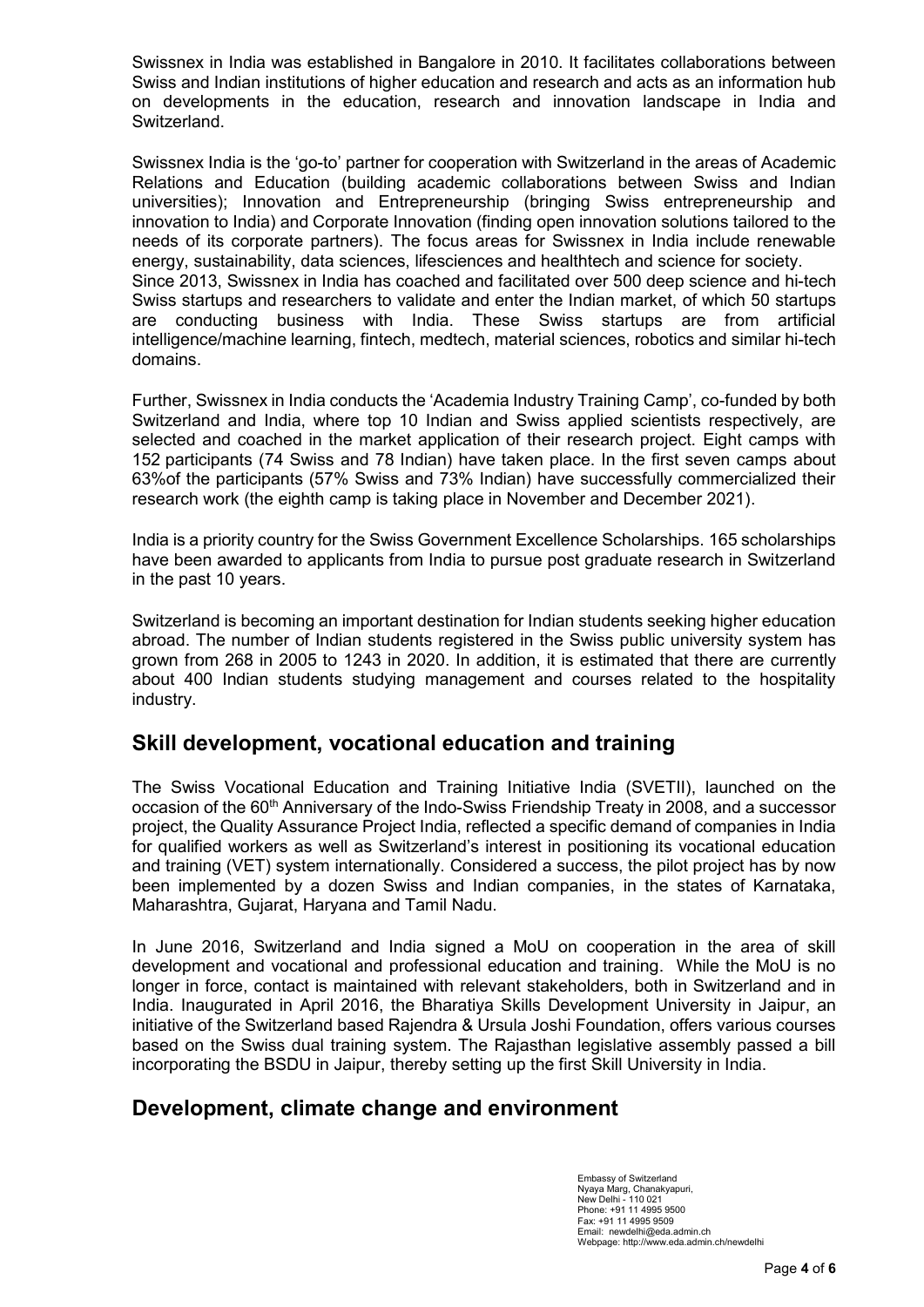The Swiss Agency for Development and Cooperation (SDC) is implementing climate change and environment related projects in India. The projects focus on enhancing resilience (adaptation) and reducing emissions (mitigation).

SDC has been supporting development programs in India since 1958. Classical bilateral development cooperation was phased out in 2010, but SDC remains active in India with projects in the area of climate change and environment. In the climate change adaptation domain, the focus is on supporting States action plans in specific sectors (water, forest, disaster risk reduction), building resilience of mountain population and ecosystems and improving famers' smart agriculture strategies.

In the field of climate change mitigation, the focus is on supporting India's effort towards energy transition enhancing energy efficiency of buildings, research on low carbon cement, addressing air pollution in cities, promoting solar irrigation and supporting climate resilient cities action plans which will enable India to achieve its Nationally Determined Contribution. In the field of climate change adaptation, SDC focusses on measures in the Himalayan states and cities with a focus on water and springshed management, disaster risks reduction and early warning systems. SDC disburses CHF 6-7 million per year for the implementation of these projects. They are aimed at supporting India's climate-compatible development. The projects are contributing towards the implementation of the Government of India's flagship national missions such as the National Mission for Sustaining the Himalayan Ecosystem, the National Programme on Energy Efficiency in Buildings, implementation of the State Action Plans on Climate Change, Crop Insurance Scheme, National Clean Air Programme and contribution towards the Smart City Mission. SDC's approach is to foster partnerships between Swiss and Indian experts and institutions towards introducing innovative solutions, generating and sharing knowledge and informing policies. SDC is taking lessons from its interventions in India to regional (such as Himalayan University Consortium of International Centre for Integrated Mountain Development ICIMOD and Asia Low Emissions Development Partnership for Cities) and global platforms such as Global Alliance for Building and Construction (GABC) and Energy Efficiency for Emerging Economies (E4) programme of the International Energy Agency (IEA).

SDC further supports cooperation activities on other global issues such as food and water security, antibiotic-resistance through the Responsible Antibiotics Manufacturing Platform, Covid-19 tracking in wastewater, as well as humanitarian aid according to the needs of the Government and people of India.

Links:<http://ihcap.in/> **|** <https://www.lc3.ch/>**|** <http://www.beepindia.org/> **|** <http://capacitiesindia.org/>

## **Culture**

Switzerland and India have a long history of cultural ties. Numerous Swiss artists, architects, and researchers have been active in the Indian subcontinent. In the late  $19<sup>th</sup>$  and early 20<sup>th</sup> century. Le Corbusier (architect), designed the city of Chandigarh and Alice Boner (painter, sculptor, art historian) contributed to the discovery of Indian architectural, sculptural studies as well as to reviving Kathakali.

In recent years famous Swiss architects like Mario Botta and Herzog & De Meuron have designed buildings for well-known Indian institutions. Famous performers like Masha Dmitri, Gilles Jobin have left their footprints in India by mentoring young Indian artists. On the Indian side, film producers such as late Mr. Yash Chopra brought Switzerland and India closer through popular Hindi movies filmed in the Swiss Alps. Similarly, the Locarno International Film